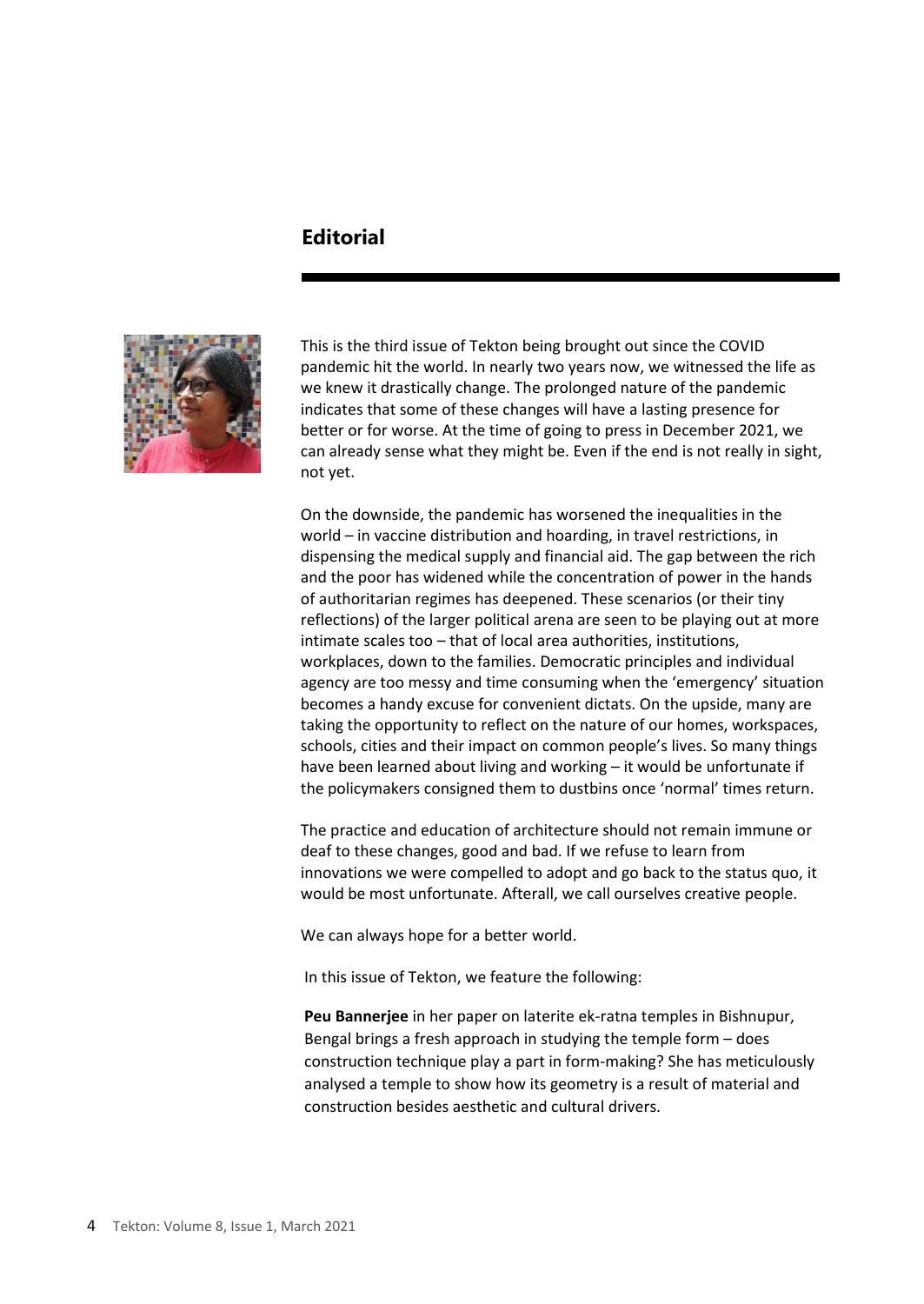**Sushama Dhepe** and **Archana Gaikwad** in their paper, draw a much needed attention to the concept of outcome based education (OBE), its adoption in architecture pedagogy is overdue. They use Bloom's taxonomy to analyse the existing guidelines and practices in India and then create a framework to design curriculum that speaks of the learning outcomes.

**Anushka Shahdadpuri** in her evocative essay asserts that the Indian city on ground is inherently messy, chaotic and heterogenic. The technocentric imaginations of smart, tidy, ordered etc. do not sit squarely with the lived realities and life of people find a way in a very different manner than what was envisaged on paper. She makes a case for understanding the urbanscapes through the lens of everyday and reinforce the association of 'city' to 'citizenship' in the spirit of democratic negotiations.

For the **'Practice'** section in this issue, **Rohit Shinkre**, a teacher-architect, Principal at Rohit Shinkre Architects makes his recent renovation and extension of the Lycée Français Internationale de Pondicherry as an opportunity to write about and discuss many questions thrown up in the course of his engagement with the project. He makes a simple yet emphatic point that every design project should become a means to debate broader questions about the discipline. Critical reflection can generate a discourse to further design thinking in the practice of architecture.

In the pages of Tekton, we have repeatedly made a case for the need for having such critical discourse on architecture practice (in all its myriad forms, not just erecting buildings). The journal has created space for it through the sections – 'Practice' and 'Dialogue' – not usually found in an academic publication. We do not believe in unproductive binaries of academia and practice nor do we subscribe to disciplinary gatekeeping. Thus, we have always welcomed practitioners of design, engineering, teaching, publishing, curating and writing to pen their views reflecting upon their work or the state of affairs in the profession. Seen together, these sections contain a wealth of wisdom and insights. **Kevin Low** in his conversation with **Kiran Keswani** (Tekton, vol. 4, issue 2) spoke of selfcriticism, reflection and peer review as vital but largely missing parts of the profession. He said, "The reason why our profession has become irrelevant is because it has been too obsessed with the hawking of formal aesthetics, and not enough with the discursive issues of critical content."

Another voice of reason and reflection in the pages of Tekton has been that of **Kamu Iyer**. He contributed essays and also offered healthy critic and advice. After a long and rewarding career he passed last year, having just completed a volume chronicling his works – *From Diagram To Design* – which was published posthumously. The book contains author's reflections on the principles, issues and processes that governed his projects. **Jinu Kurien** has reviewed it in this issue where he puts in perspective its